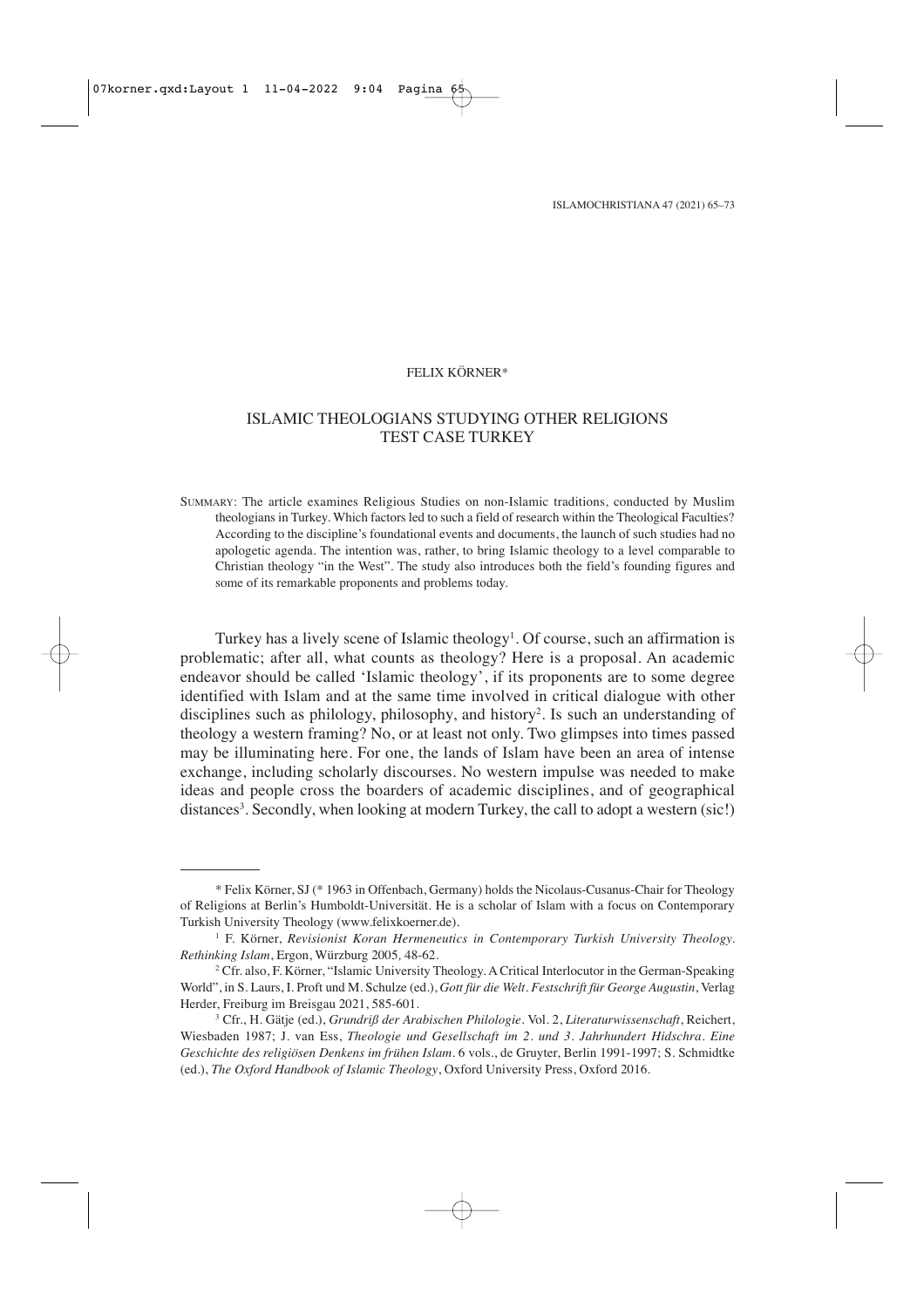understanding of theology was no colonial imposition – at least, not directly. It came from inside. Let us hear that call first and then see what prepared it<sup>4</sup>.

#### *The Ankara Agenda*

In 1949, Ankara saw the birth of a Theological Faculty<sup>5</sup>. The Faculty encountered immediate resistance in Turkey. Traditionalists lamented subordination to the government, while secularists wanted to see religion confined to the private realm.

Even the Faculty's name reflects this: İlahiyat Fakültesi. The designation *ilāhiyyāt* appears in many classical works of Islamic religious reflection; it may refer to theological treatises: 'metaphysics', 'doctrine of God', or 'speculative theology'. But Arabic does not use the word as an umbrella term for the whole discipline of 'theology', covering Tafsīr, Ḥadīṯ, Fiqh etc. When the concept was used to designate the whole of theology in Turkish, it marked a new agenda. The foundation, in 1949, explicitly wanted to avoid extremes. Neither did the founders have in mind another school of sharia (*kulliyyat al-šarī'a*) in a closed-in *madrasa* atmosphere, nor a mere philosophical, let alone exclusively sociological reflection on religion. Their intention was, rather, explicitly "Garptaki [!] örneklerine benzer bir ilâhiyat fakültesinin kurulmasını – to establish a Theological Faculty similar to models in the West [!]"6 ; a Divinity School just like a "Katolik Fakültesi, Protestan Fakültesi". That meant, it needed to be "ilmî": scholarly, scientific; and what is "scientific" theology? The pedagogue and writer İsmail Hakkı Baltacıoğlu (d. 1978) explicated in parliament: "Faculties, because they are houses of science, strive for comparison, empirical knowledge, and eventually, if possible, for explanation. So, as much as the first is subjective, the second is objective. This is the government's notable will: to create a faculty of – in the full sense of the word – scientific dignity, of scientific character"7 .

<sup>4</sup> In the following two sections, I am re-using material about to appear in my "Modern Qur'ānic Hermeneutics in Turkey", in G. Tamer (ed.), *Handbook of Qur'ānic Hermeneutics*, de Gruyter, Berlin/Boston, forthcoming.

<sup>5</sup> I am here using 'Faculty' not in the (U.S.) sense of "academic staff" but in the (Turkish etc.) sense of 'semi-autonomous division of a university, run by a dean and entitled to convey academic degrees', *kulliyya* in Arabic. So, 'Theological Faculty' would be, in many English-speaking academic traditions, 'a university's divinity college or school'.

<sup>6</sup> İsmail (İsmayıl) Hakkı Baltacıoğlu in Turkish Parliament on June 4, 1949: *T.B.M.M. Tutanak Dergisi*, Dönem: VIII, Cilt: 20, Toplantı: 3, 101. Birleşim (4. VI. 1949), 279: https://www.tbmm.gov.tr/ tutanaklar/TUTANAK/TBMM/d08/c020/tbmm08020101.pdf (last accessed 26 February, 2022). Baltacıoğlu was in this very sentence quoting the justification (gerekçe) of the bill that proposed the foundation of an "İslâm İlahiyatı Fakültesi", as he called it (p. 278). Baltacıoğlu himself published several titles in the field of religion; most notably, an article "Towards Religion", in which he argues that religion is not only the source of social institutions but also lives within these institutions, and life is therefore as impossible without religion as it is without blood: "Dine Doğru", *Ankara Üniversitesi İlahiyat Fakültesi Dergisi* 6 (1957) 44-59.

<sup>7</sup> "Fakülteler, ilim evleri olduğundan, bunlar mukayeseye, müşahadeye ve en sonunda da, mümkün olursa, izaha çalışmaktadırlar. Yani birinci sübjektif olduğu kadar, ikincisi objektiftir. O halde Hükümetin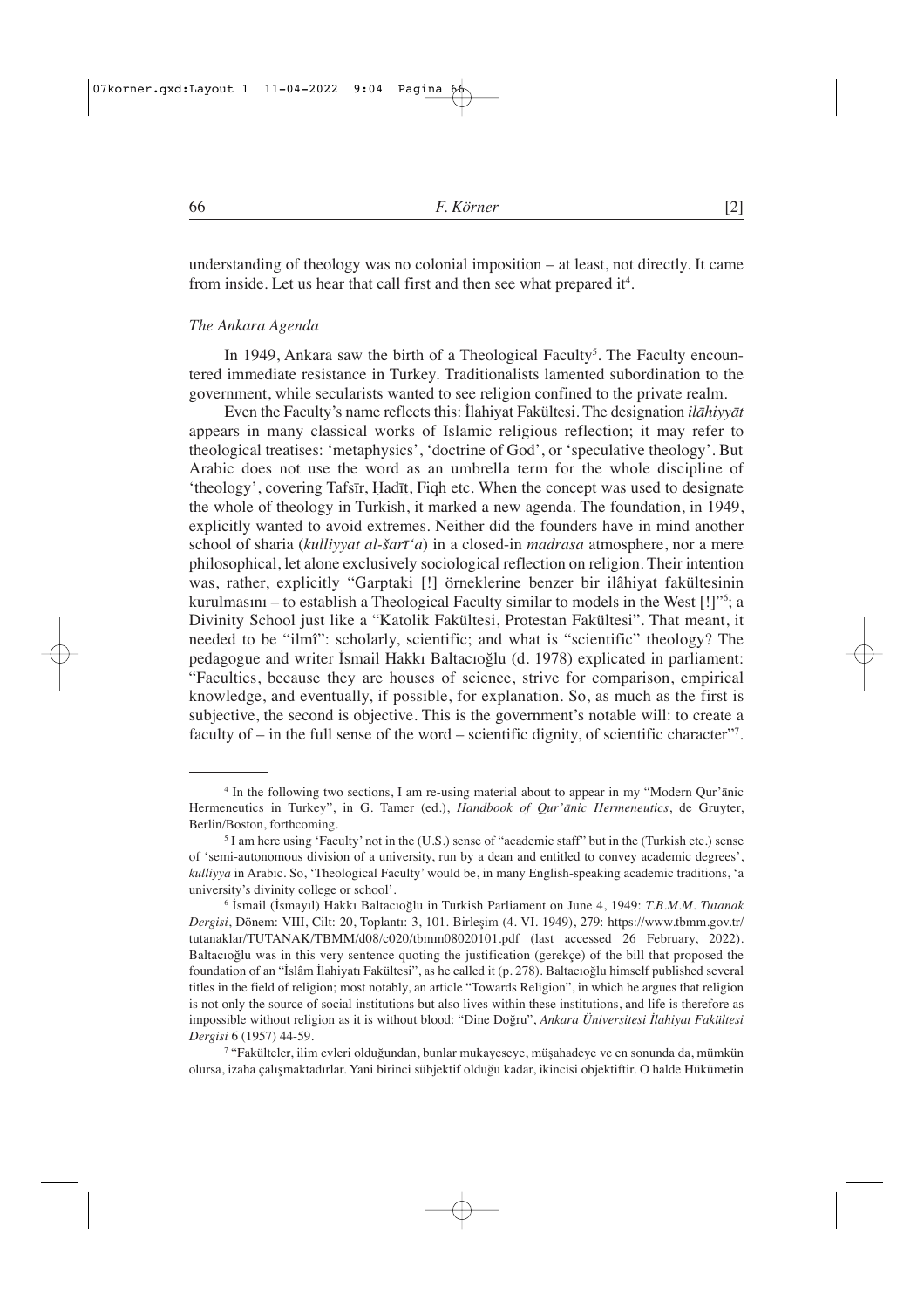The project sounds impressive; but before asking what has become of it, we need to see what lead up to it.

#### *Fashioning a Faculty*

In 1847, the Ottoman Ministry of Education was established. It immediately launched an immense reform project: a European type of educational system was meant to replace the traditional Islamic medrese. In 1900, a Department of Theology (*'ulūm-i 'āliye-i dīnīye šu'besi*) was created at the University (*Dār ül-fünun*, Istanbul). In 1910, a twelve-year pre-university course of theology was established. It included only traditional subjects and text books; but there was one exception: in the seventh grade, "modern physics" (*ḥikmet-i cedīde*) was to be studied. In 1914, the university department was replaced with a specialists' school at Istanbul's Süleymāniyye Mosque. The school consisted of the three traditional departments: Tefsīr and Ḥadīṯ; Fiqh; Kelām and Ḥikmet. The latter department covered the classically philosophical disciplines from cosmology to ethics. A law from 1917 added a fourth department, namely, Literature.

In 1923, the Republic of Turkey was founded. Mustafa Kemal (Atatürk) was the key figure in the process, a process aptly called a cultural revolution<sup>8</sup>. He epitomized his project programmatically in the claim, "We will turn ourselves into the most modern nation". Consequently, all medreses were subordinated to the Ministry of Education. The effect was: they were closed down.

A few months after the foundation of the Republic, in 1924, the Great National Assembly (in Ankara) made three decisions relevant to our topic. (1) The caliphate was abolished. (2) The foundation of İmām Ḫatīp Mektepleri was decreed: schools for prayer leaders and Friday preachers. Soon, Turkey saw twenty-nine such schools. The Istanbul school's director had an "enthusiastic belief in the possibilities of reforming Islam to become a vital and inspiring force in the life of new Turkey". But with a continuous decline in attendance, by 1932 all İmām Ḫatīp (from 1928 on, spelled "İmam Hatip") schools were closed. The only surviving, indeed thriving, type of junior theological education was the *dār ül-qurrā'* (school for Koran recitation). (3) The establishment of a Faculty of Theology at the University (of Istanbul) was decided upon. It was to be structured according to "modern scientific principles". But its students' numbers were decreasing rapidly, together with those of the İmam Hatip schools.

In 1929, a decree by the Ministry of Education abolished Arabic and Persian classes from the high school curriculum. Subsequently, knowledge of these languages was no longer a prerequisite for admission to the Faculty of Theology. In 1933 and 1934, laws regulated a reform of the University. The Faculty of Theology was turned

şayanı dikkat olan isteği şudur; bütün mânasiyle ilim haysiyeti ve ilim karakteri taşıyan bir fakülte meydana getirmektir".

<sup>8</sup> M. Reinkowski, *Geschichte der Türkei. Von Atatürk bis zur Gegenwart*, C.H. Beck, München 2021, 136-141.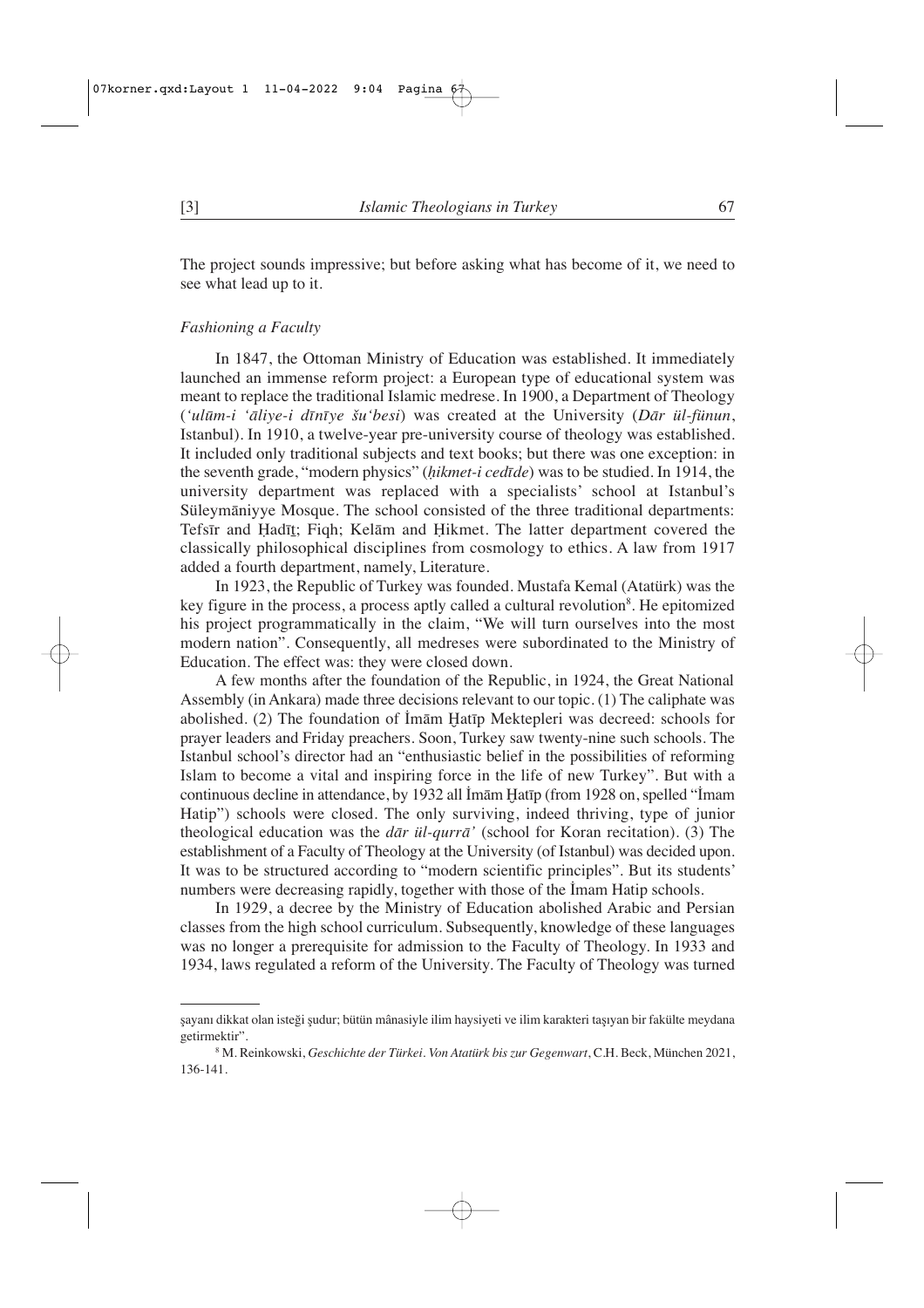into the "Institute of Islam Researches" (Islâm Tedkikleri Enstitüsü) and was now considered a department of the Literature Faculty's Oriental Institute.

In 1938, Atatürk died. In 1947, Turkey became a multi-party democracy; and the wind changed. The weather became more favourable to theology. Now, concerns could be mentioned that would have been considered reactionary under Atatürk<sup>9</sup>. The demand for better training of Islamic religious staff was voiced. Private seminaries were opened, but students had to graduate from a secular school before being admitted to them. Less than a year later, however, parliamentarians demanded a re-opening of state-run preachers schools. The atmosphere was heated. Two contemporary voices illustrate the argument and the tensions: "We have to save from extinction, or rather, to train anew, a generation of religious staff, both knowledgeable and patriotic" (M. Tuncer); and: "Not in the least shall we verge from the principle of laicism. Religion however is not only the bond between the individual and God. It is also a social fact, a matter of the community. In the countryside, there are often no more religious representatives (*hocalar*) to bury the dead. If we do not educate religious staff, superstition will prevail. Already, we hear about heavenly letters passing from hand to hand. Religious fanaticism is bad. But fanatic irreligion does not match with our tolerant society, either. It was not in order to ban Islam from Turkey that we accepted the principle of laicism. Against the Soviet advance, we have to utilize the force of the Islamic Belt, stretching from Java to the Atlantic Ocean" (Cihat Baban).

Subsequently, in 1948, the People's Party decided to establish a Faculty of Islamic Theology in Ankara; and in 1949, the Great National Assembly issued the relevant law. The Minister of Education, Hasan Tahsin Banguoğlu (a famous philologist, d. 1989), seemed to have felt that Kemalist ideologists might denounce such a move as falling back behind enlightenment. That must have been why Banguoğlu demanded that the Faculty should counter reactionary movements: "It is a torch which the fabulists flee like bats". Already during those foundational discussions, Banguoğlu suggested three courageous modernizations: alongside teachers from the former Istanbul Faculty, lecturers from other Islamic countries should be employed, e.g., from Pakistan – in addition to Arabic and Persian, European languages should be taught – and on top of the classical canon of disciplines, the Faculty should offer courses in psychology, sociology, and: in general and comparative religious studies!

## *A Discipline in Development*

The Ankara Theology became a model for other Faculties to be founded throughout the country. By 2005, two dozens such institutions were established. Since then, things have changed in many ways. Until the early years of the Third Millenium,

<sup>9</sup> Cfr., G. Jäschke, "Der Islam in der neuen Türkei. Eine rechtsgeschichtliche Untersuchung", *Die Welt des Islams* N.S. 1 (1951) 1-174; corrections and additions: *ibid.*, 2 (1953) 278-287; H.A. Reed, "The Faculty of Divinity at Ankara. Part I", *The Muslim World* 46 (1956) 295-312; Idem, "The Faculty of Divinity at Ankara. Part II", *The Muslim World* 47 (1957) 22-35.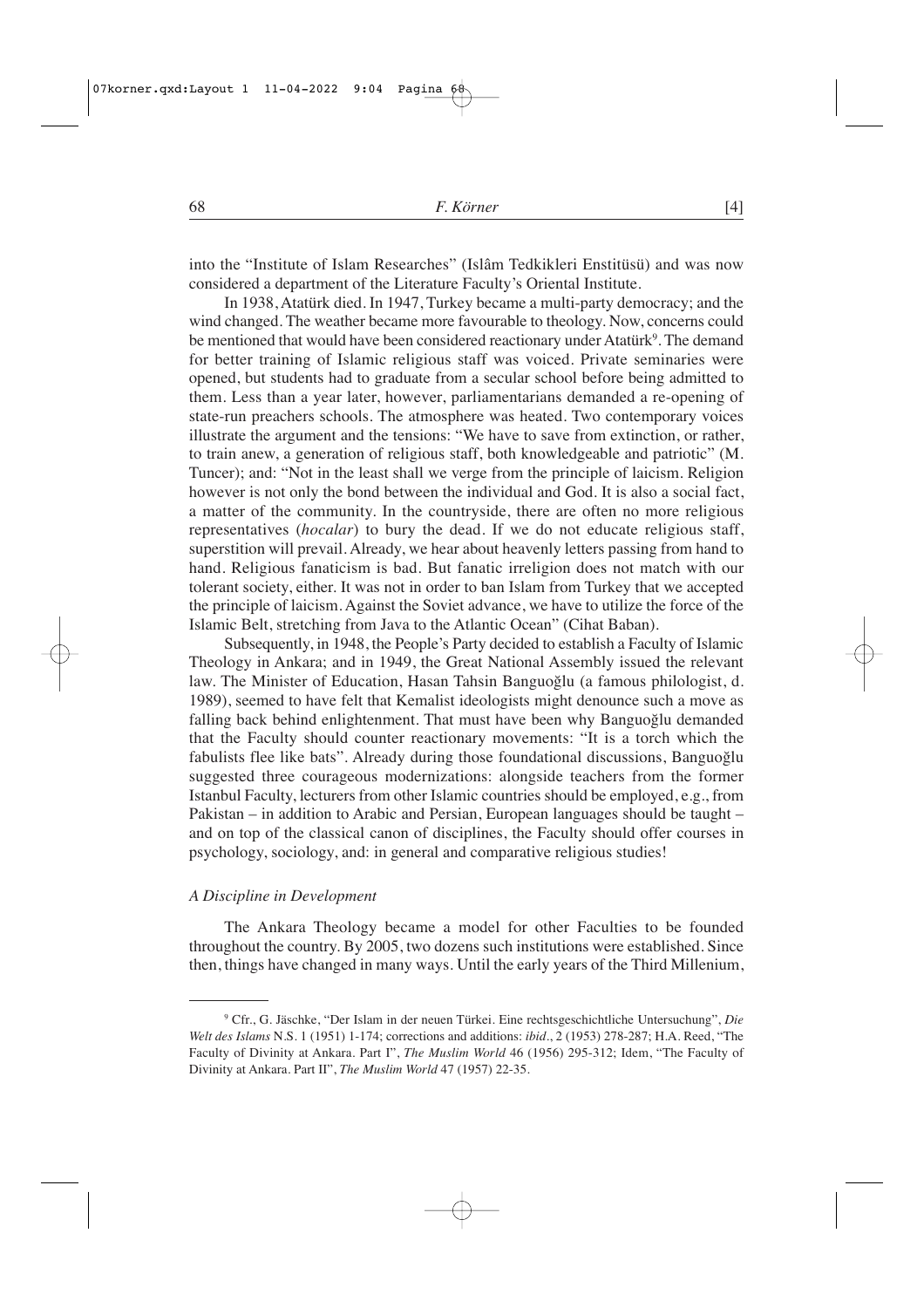there was fear in the secular camps that Islam might grow beyond state control into radical, or at least anti-Kemalist, movements. Under Recep Tayyip Erdoğan, perspectives shifted. One might present the shift as a double transposition of fear. The fear now dictating the state's action was, first, that secularist views might hinder the thriving of the country's religious life. So, also "private" universities were allowed to open their Theological Faculties. İlahiyat Fakülteleri started mushrooming. To this day, one can count exactly 120 universities with institutes of Divinity, be they called "Theological" or "Islamic Studies" Faculties<sup>10</sup>. Such a multiplication might have been welcomed; but the enormous number was bound to reduce academic research. Why? Because much more time went into teaching and administration now; and well-trained staff is scarce. The number of quality publications in many areas of theology dropped. Later, the fear shifted again. The conservative regime almost paranoically started sensing enemies within the Turkish society. Conversely, the population – and especially academics – began to feel – and sometimes even to fulfil – the authorities' expectation of a political correctness *à la* Erdoğan. Presently, Turkish academic life is lacking one of its key pre-conditions, viz., freedom of thought; anyway, university activities are going on.

The aim of the present study is to evaluate Religious Studies on non-Islamic traditions, conducted by Muslim theologians in Turkey<sup>11</sup>. For that, it may be helpful to first see where the subject is allocated within the academic setup of the country's Theological Faculties. The subjects of theology are divided into three large sections: Basic Islamic Studies (*Qur'ān*, *Ḥadīṯ*, and *Kalām*) – Philosophy and Religious Studies – Islamic History and Arts. Research on other religious traditions is called "History of Religions (Dinler Tarihi)" and is situated within the section "Philosophy and Religious Studies (Felsefe ve Din Bilimleri)".

Since the Turkish capital hosts the oldest Theology in the modern setup, a focus on Ankara Üniversitesi may be helpful. Where does the History of Religions department of Ankara İlahiyat contextualize itself<sup>12</sup>? In its self-description, the Department traces its

<sup>10</sup> https://istatistik.yok.gov.tr (last accessed March 1, 2022).

<sup>11</sup> G. Atasağun, "Türkiye'de dinler tarihi çalışmaları", *Selçuk Üniversitesi İlahiyat Fakültesi Dergisi* 20 (2005) 203-248 ["Studies in history of religions in Turkey", *Journal of Selçuk University's Theological Faculty*]. C. Batuk, "Türkiye'de dinler tarihi çalışmalarının tarihsel seyri", *Dinbilimleri Akademik Araştırma Dergisi* 9 (2009) 71-97 ["The historic(al) path of studies in history of religions in Turkey", *Journal of academic research in religious studies*]. Cfr. the three articles in *Türkiye'de dinler tarihi. Dünü, Bugünü ve Geleceği [History of religions in Turkey. Yesterday, today, tomorrow]* (Dinler tarihi araştırmaları, vol. 7), Ankara (Türkiye Dinler Tarihi Derneği Yayınları) 2010: Ö.F. Harman, "Bir disiplin olarak dinler tarihinin ortaya çıkışı (doğu-batı)", 23-48. ["The origin of history of religions as a discipline"]; M.A. Küçük, "Türkiye'de dinler tarihi'nin kurumsallaşması ve Prof. Dr. Abdurrahman Küçük", 478-496. ["The institutionalisation of history of religions in Turkey and Abdurrahman Küçük"]; A. Küçük, "Tanzimattan günümüze Türkiye'de ›dinler tarihi‹", 333-364. ["›History of religions‹ in Turkey from the Tanzimat era (i.e., mid 19th century) till today"].

<sup>12</sup> Cfr. http://www.divinity.ankara.edu.tr/dinler-tarihi/ (last accessed 26 February, 2022). The section's other departments are: Logic, History of Philosophy, Islamic Philosophy, Philosophy of Religion, Sociology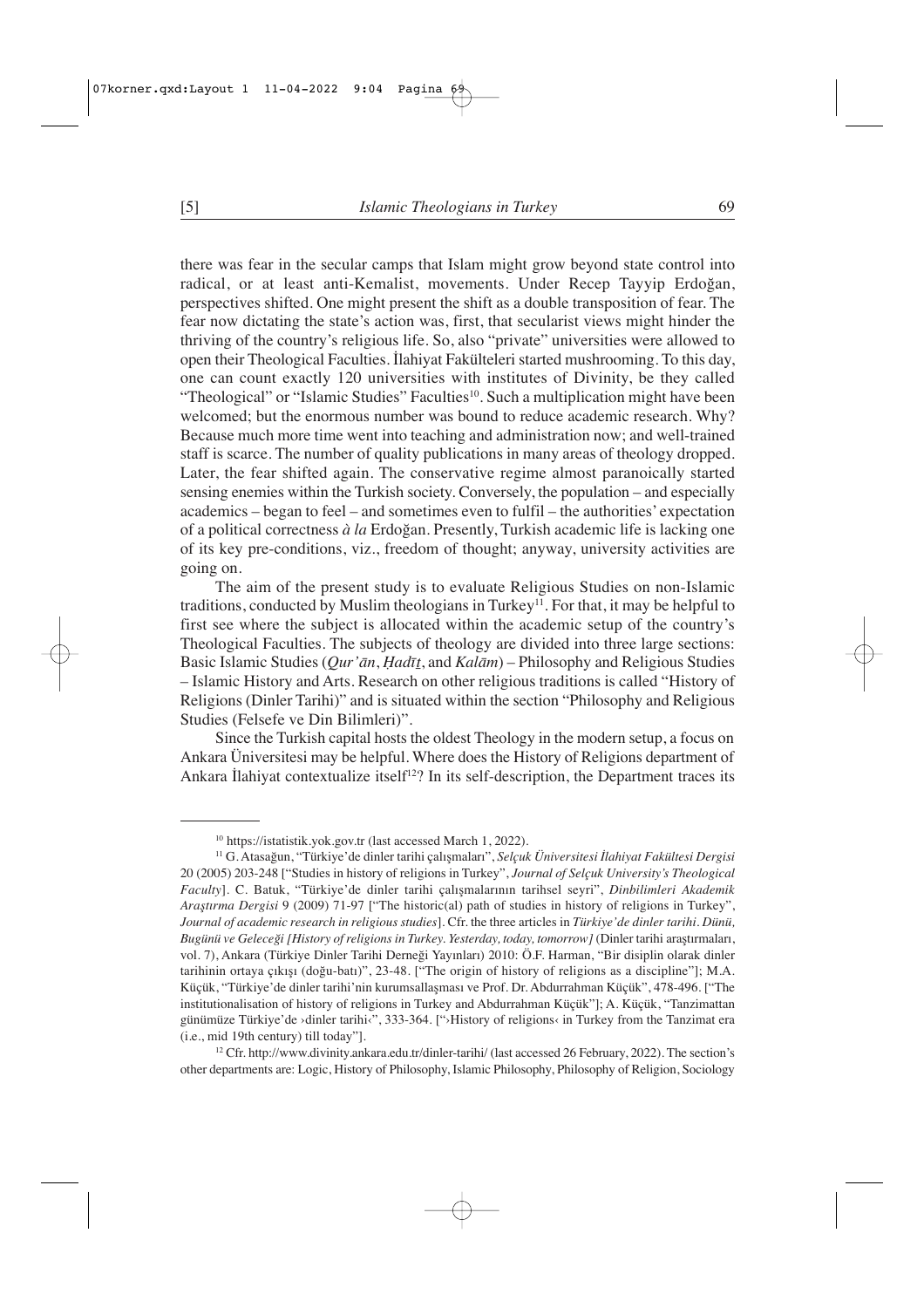origins from the 1847 educational reforms mentioned above. Within Istanbul's *Dār ülfünun* literature programme, non-Islamic religions were in fact studied, but under two surprising headings. In "universal history", and under the title of *Din-i Esatir'il-Evvelin*. Universal history might be too generic to give sufficient space to religious dynamics; and the second title means, "the religion of *asāṭīr al-awwalīn*". In the Qur'an, these Arabic words refer to the "forefathers' myths" (83:13 etc.): some critical interlocutors of Muhammad refer to such narratives in order to discredit his proclamation: it is, they say, nothing more than unoriginal and unconvincing tales. So, that designation reflected a markedly Qur'anic and indeed derogatory perspective.

By contrast, that is not the Ankara approach, and has not thus been from the start. One may verify this in light of six former historians of religion there. Already the Department's first professor, Hilmi Ömer Budda (d. 1952), studied phenomena that had not even come into the Qur'an's perspective, especially, religiosity in China<sup>13</sup>. The second lecturer there was Mehmet Karasan (d. 1974), whose expertise was in classical European philosophy<sup>14</sup>. In 1954, an internationally renowned scholar of Islam and phenomenology of religion, came from Germany to teach history of religions (in Turkish!), namely Annemarie Schimmel (d. 2003)15. She stayed in Ankara till 1959. Hikmet Tanyu (d. 1992) specialized in the history of religion in (what is today) Turkey focussing on pre-Qur'anic and Jewish religiosity<sup>16</sup>. Günay Tümer (d. 1995) studied Jehova's Witnesses<sup>17</sup>, and Mehmet Aydın (\* 1942) published a book on "Christianity" according to Christian Sources"18.

#### *Perceptions and Perspectives*

The tradition of studying other religions in light of their own texts is standard among the historians of religions at Turkish Divinity Faculties. In order to show some

of Religion, Psychology of Religion, Religious Education. Before the 1982 Faculty reform, "History of Religions" was part of an academic division called "Group of Complementary Sciences".

<sup>13</sup> C. Kutlutürk, "Hilmi Ömer Budda'nın dinler tarihi disiplinine katkısı", *Sakarya Üniversitesi İlahiyat Fakültesi Dergisi* 19/36 (2017) 139-167 ["Hilmi Ömer Budda's contribution to the discipline of History of Religions"].

<sup>&</sup>lt;sup>14</sup> M. Karasan, *Eflatun'un Devlet Görüşü*, Istanbul (Millî Eğitim Basımevi) <sup>2</sup>1964 (<sup>1</sup>1947) ["Plato's vision of the State"].

<sup>&</sup>lt;sup>15</sup> Schimmel's *Dinler Tarihine Giris* ["Introduction to the History of Religions"] of 1955 was reprinted in 2016! Cfr. also, K. Albayrak, "Dinler Tarihçisi Annemarie Schimmel'in Anısına", *Çukurova Üniversitesi İlahiyat Fakültesi Dergisi* 2/1 (2002) 81-90 ["In memory of the Historian of Religions Annemarie Schimmel"].

<sup>16</sup> H. Tanyu, *İslâmlıktan Önce Türkler'de Tek Tanrı İnancı*, Ankara Üniversitesi İlâhiyat Fakültesi, Ankara 1980. ["Monotheism among pre-Islamic Turks"]; Idem, *Tarih Boyunca Yahudiler ve Türkler*, 2 vol.s, Berikan, Ankara 2005 ["The Jews and the Turks throughout history"].

<sup>17</sup> *Yeni Dokümanlar Işığında Yehova Şahitleri*, Diyanet İşleri Başkanlığı Yayınları, Ankara 1987 [Jehova's Witnesses in the light of new documents"]. S. Sayar, "Prof. Dr. Günay'ın Hayatı ve Çalışmaları", *Uludağ Üniversitesi İlahiyat Fakültesi Dergisi* 7/1 (1998) 391-398.

<sup>18</sup> *Hıristiyan Kaynaklarına Göre Hıristiyanlık*, Türkiye Diyanet Vakfı Yayınları, Ankara 1995.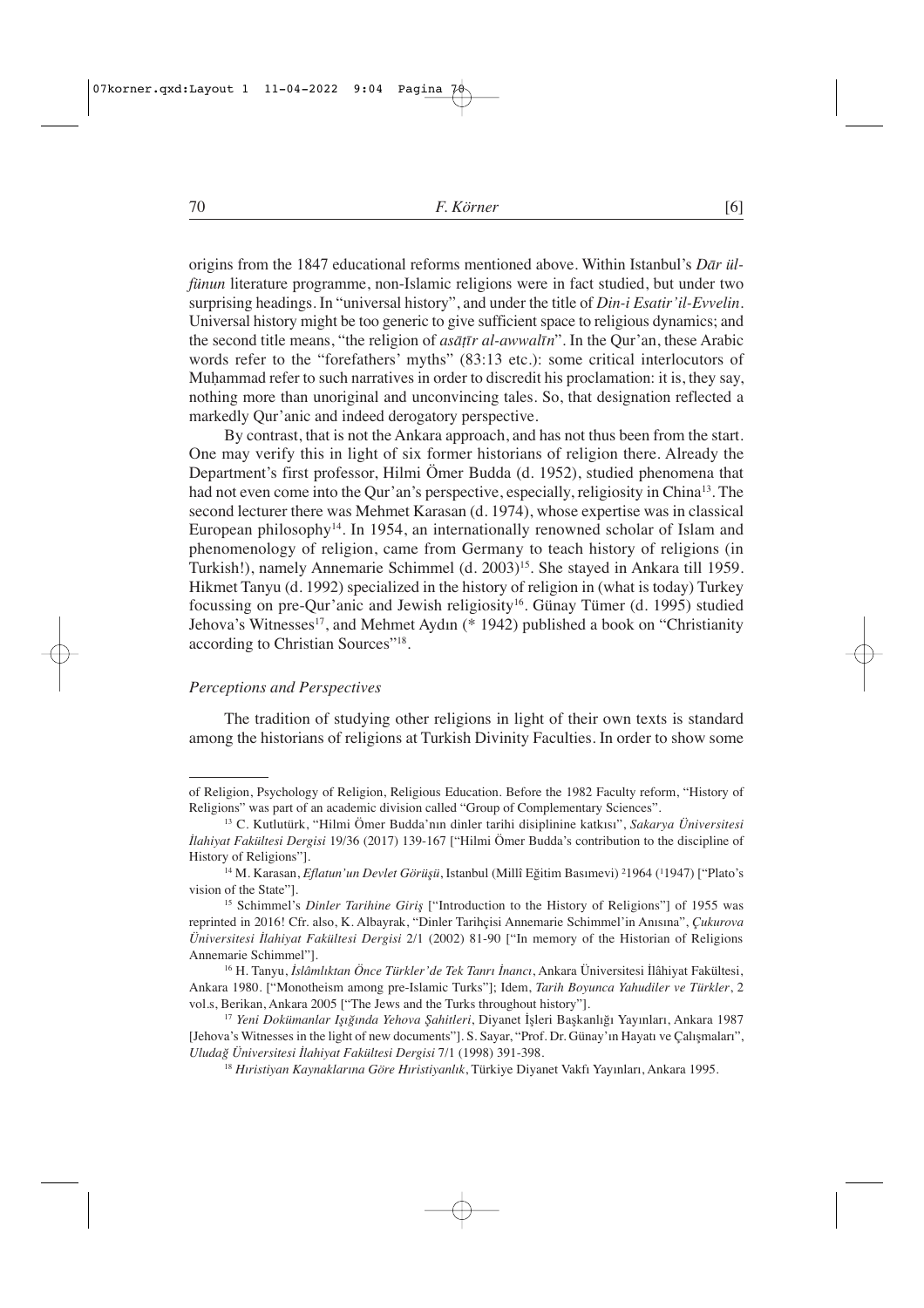of the challenges and responses of Turkish theological studies on other religions, it may be insightful to introduce five presently active persons and how they handle some of the current challenges.

There are alarmist voices that warn of Christian presences in Turkey. The alarmists do look at original sources, but without a solid grasp of the original languages and without profound understanding of the theological context. The result is that some authors fabricate facts that create a fear of Christians in Turkey. Huge numbers of missionaries are being fabricated, all ready to change the religion of credulous Muslims by bribing them to be baptized. The official paradigm shift of *Nostra Aetate* from refutation to dialogue is, in the eyes of those warners, a mere trick<sup>19</sup>. A serious danger for the country is being painted to the wall. The effect of such alarms, however, is that Christians, especially foreigners, working in Turkey run into danger. Fear created by alarmist publications can turn into hatred, and hatred can become murderous<sup>20</sup>.

Studying contemporary Christianity seems dangerous, then. One has to say, however, that it is precisely the study of theologians without specialist formation in history of religions who may tend towards the aforementioned alarmism. By contrast, themes studied by historians of religions working on Christianity seem to have a focus on phenomena of times past. That may be helpful for listeners and readers who want to get beyond the Qur'anic view that there is only one "gospel", for example, but research may become a bit monotonous through that focus. There are, however, scholars who study contemporary Christianity, discover other aspects of the Church and write about it without alarmism. An example is Ali İsra Güngör (\* 1966), professor at Ankara İlahiyat. When conducting his doctoral researches on Christianity, he was in contact with several Jesuit scholars of Islam who were visiting Ankara (Thomas Michel, Christian W. Troll, Daniel A. Madigan). This led him to study several subjects that go beyond, e.g., governmental security concerns with Christians but shed a realistic light on today's Catholicism. So, Güngör worked on the Second Vatican Council, on a former Superior General of the Society of Jesus, Pedro Arrupe (d. 1991), and on the history and presence of the Jesuits. A result of his work on that last topic was "The Jesuits. God's knights"<sup>21</sup>: a book that sells well in Turkey and can be seen as a fair presentation of the order.

So, one should not only see what is done at the Faculties but also what is being produced for the book market. The most impressive work also relating to our subject is the 44-volume *İslâm Ansiklopedisi*, which appeared between 1988 and 2013 and discusses some 17,000 religiously relevant topics<sup>22</sup>. Though called "Encyclopaedia of

<sup>19</sup> Ş. Gündüz and M. Aydın, *Misyonerlik. Hıristiyan Misyonerler, Yöntemleri ve Türkiye'ye Yönelik Faaliyetleri*, Kaknüs, Istanbul 2002 [Mission. Christian Missionaries, their methods and activities directed to Turkey].

<sup>&</sup>lt;sup>20</sup> Cfr. the killing of three missionaries in Malatya in 2007.

<sup>21</sup> A.İ. Güngör, *Tanrı'nın Şövalyeleri Cizvitler*, Çağlar, Ankara 2004.

<sup>22</sup> İ.A. Merkezi (ed.), *Türkiye Diyanet Vakfı İslâm Ansiklopedisi*, 44 vol.s, Istanbul 1988-2013, 2 supplements, 2016. All entries also online: https://islamansiklopedisi.org.tr (last accessed 1 March, 2022).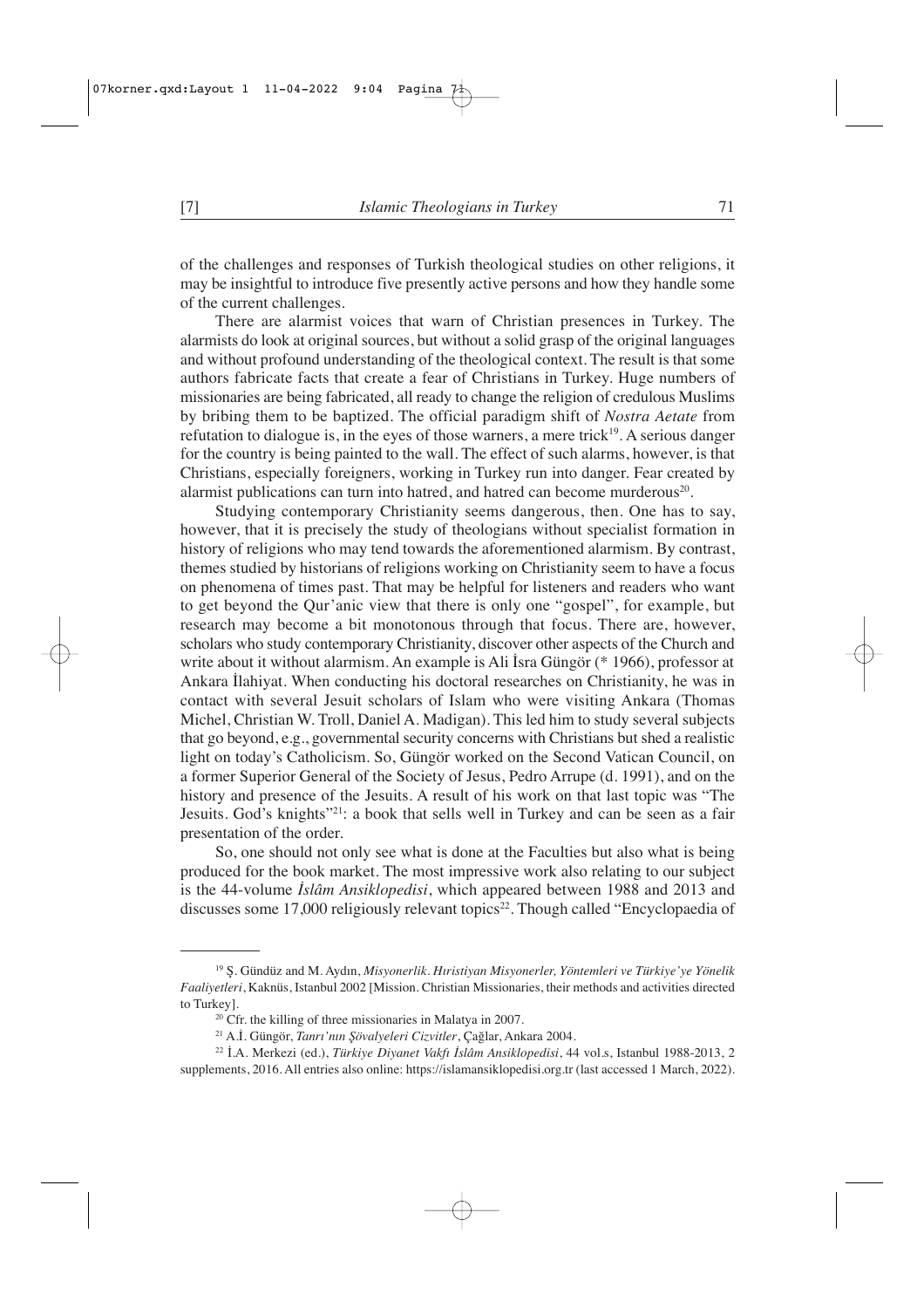Islam", it in fact contains also various entries on Christianity. Those articles are systematically based on non-Islamic sources. The texts were written by renowned Turkish scholars who often invested much research when producing their contributions. There are, however, also problematic sides of that immense project. A doctoral thesis attempted to detect them. It is by Betül Avcı, an academic working in Comparative Theology (mukayeseli teoloji) at Ibn Haldun University, Istanbul, where she also directs the social studies department<sup>23</sup>. Her discussion of the *Ansiklopedi* criticized that the entries follow Muslim terminological traditions rather than presenting the subjects in a way common among Christians; and that Christianity features in that huge work almost exclusively as a historical phenomenon; what she missed was information on present Christianity, present indeed in Turkey today.

An Ankara historian of religions tackling this problem constructively is Durmuş Arık (\* 1969). While he does study the various historical aspects of Christianity in light of Christian texts, he does not limit himself to texts and other testimonies of the past. Rather, he visits – with his students – a Christian Church regularly and invites one of the (Roman Catholic) priests there to explain the building, the sacraments and the Church's present problems.

The research literature produced in the context of Turkish Religious Studies departments is respected by the country's academic scene; but due to their strictly scholarly approach, researchers tend to disregard practical concerns. Therefore, a teaching project was launched where the courses also intend to form people for public institutions and other contexts, to foster better relations among the religions and cultures: the "World Religions Master Programme"24, founded at Ankara's Divinity by Mualla Selçuk (\* 1956), professor of religious education and a former dean of the Faculty.

This short survey may be concluded with a critical question: which *limitations* of Turkish theologians' religious studies might be detected? Three aspects come to mind.

For one, as already mentioned, academic freedom is challenged by the country's political situation. The government sees the Gülen movement as primary actor of the 2016 coup d'état attempt. Therefore, not only academics considered to be close to Gülen's Hizmet movement are in trouble; some of the favorite *words* of Gülen's

<sup>23</sup> B. Avcı, *Contemporary Turkish Research on Christianity. A Critical Study of TDV İslam Ansiklopedisi Articles, and Dissertations conducted between 1988 and 2010 at the Faculties of Theology at Marmara and Ankara Universities*, Pontifical Gregorian University, manuscript, Rome 2011.

<sup>24</sup> http://www.divinity.ankara.edu.tr/dunya-dinleri-2/ (last accessed 28 February, 2022). Cfr. also, on a previous project, namely on a Bachelor programme in the field: M. Selçuk, "Interreligiöse Bildung: Sich und den anderen (er-)kennen am Beispiel des Studiengangs Weltreligionen der Islamisch-Theologischen Fakultät der Universität Ankara", German translation of: "Dinler arası Eğitim: Kendini ve ötekini tanımak. Ankara Üniversitesi İlahiyat Fakültesi Dünya Dinleri programı örneği" both in: German Embassy in Turkey (ed.), *Theologie an der Universität* (Islam und Europa als Thema der deutsch-türkischen Zusammenarbeit, vol. 12), Ankara 2014, 154-166 and 167-179 ["Interreligious education. To know oneself and the other. The model of the World Religions programme at Ankara University's Theological Faculty"].